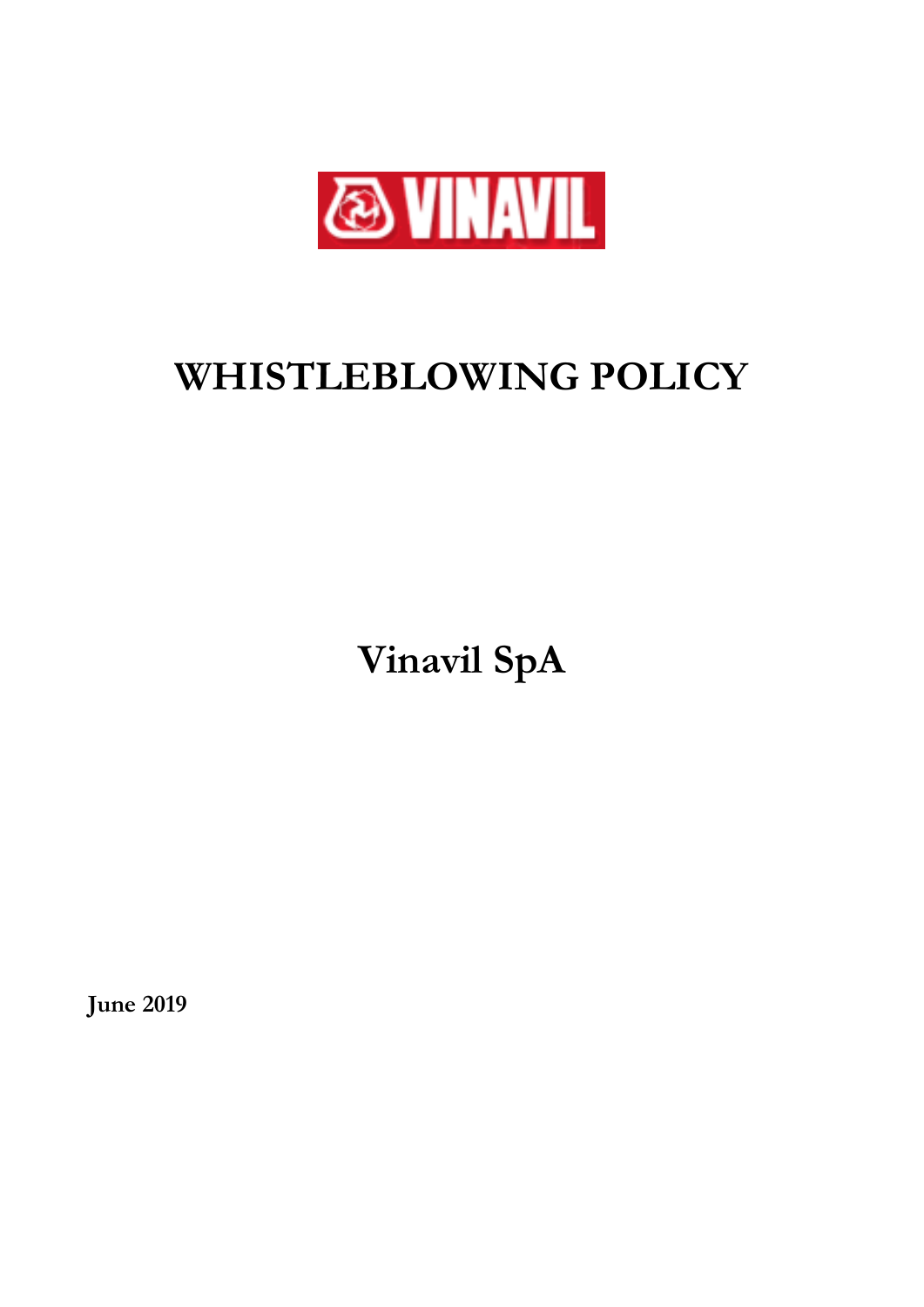

# **INDEX**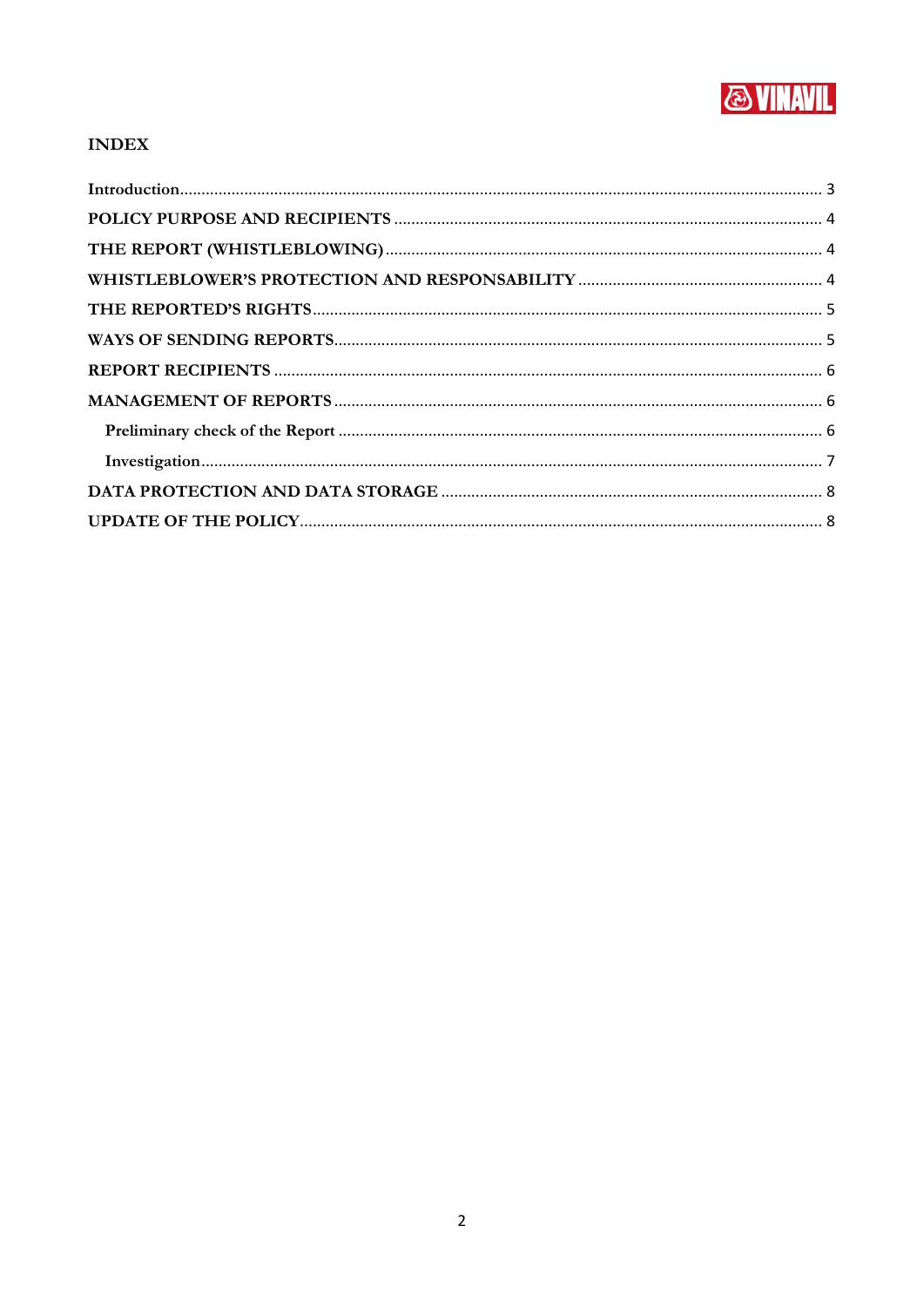

#### <span id="page-2-0"></span>**Introduction**

On 29<sup>th</sup> December 2017, Law no. 179 "Rules for the Protection of authors of reports of crimes or misconducts came to knowledge during public or private employment relationship" (published in the Official Journal, Series General no. 291 of 14 December 2017).

The law aims to encourage the cooperation of workers in order to facilitate the emergence of corruption within public and private bodies, including with the prevision of the systems that allow workers to report in safe conditions any possible illicit that they become aware of. In fact, the law regulates:

- − prohibition of acts of retaliation or discrimination, direct or indirect, against the Whistleblower for reasons related, directly or indirectly, to the Report;
- − the introduction of sanctions against those who violate the Whistleblower's protection measures, as well as those who make serious reports that are unfounded;
- − the possibility for the Whistleblower or trade union organization to report any discriminatory measures against the Whistleblower to the National Labor Inspectorate;
- − the nullity of a retaliatory or discriminatory dismissal, as well as the change of tasks under Article 2103 of the Civil Code, as well as any other retaliatory or discriminatory measures taken against the Whistleblower;
- − the employer's obligation of proving, in the event of disputes related to the imposition of disciplinary sanctions, demotions, dismissals, transfers, or any other organizational measures negatively affecting the Whistleblower's direct or indirect working conditions, following the filing of the Report, to demonstrate that these measures are based on reasons outside the Report itself.

Law no. 179/2017 also amended Article 6 of Legislative Decree no. 231/2001 by introducing safeguards related to the presentation and the management of Reports within the Organizational Model pursuant to Legislative Decree no. 231/2001.

In order to comply with such regulation, the Company has adopted this Policy in order to regulate Reports of unlawful behavior and also making available to the Whistleblowers a *Whistleblowing Portal* suitable to guarantee, with computerized methods, the confidentiality of the identity of the Whistleblower in the reporting management activities.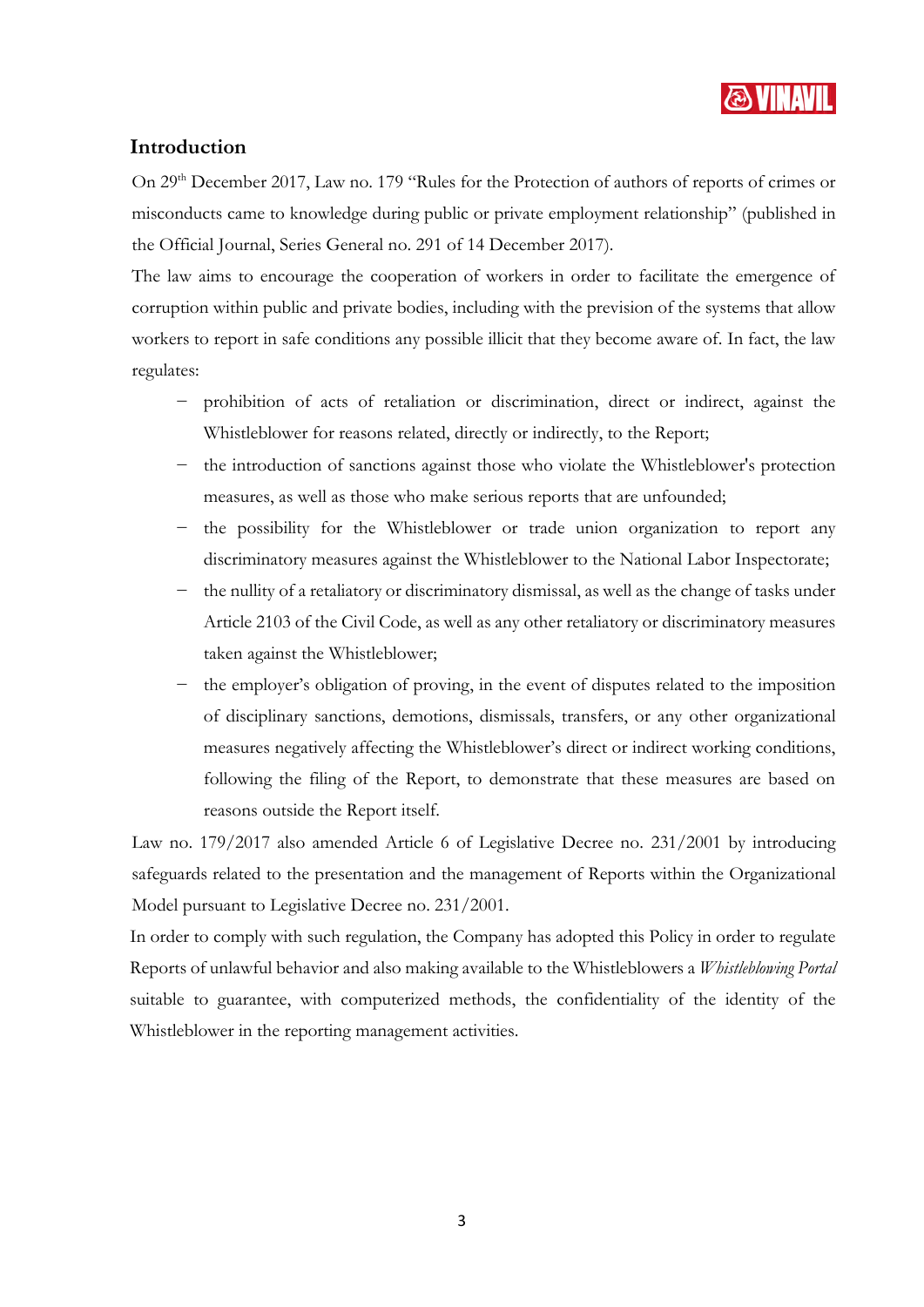

## <span id="page-3-0"></span>**POLICY PURPOSE AND RECIPIENTS**

This Policy is intended to establish the procedures for reporting unlawful conducts, misconducts or omissions, that constitute or may constitute a violation, or inducing to a violation, of the Code of Ethics, of the Model of Organization, Management and Control pursuant to Legislative Decree no. 231/01 adopted by the Company and its implementation documentation (e.g. Group policies and Company rules);

The Recipients of this Policy are:

- the Company's top management and the members of the Company's social bodies;
- all employees and the internal collaborator of the Company;
- partners, customers, suppliers, consultants, collaborators, associates and, more generally, the Company's Stakeholders ("Third Parties").

## <span id="page-3-1"></span>**THE REPORT (WHISTLEBLOWING)**

By "Report" is meant any communication, submitted to protect the integrity of the Company, concerning possible conducts put in place, in carrying out working activities, in violation of the Code of Ethics, of the Model of Organization, Management and Control pursuant to Legislative Decree no. 231/01 or the internal documents adopted by the Company in the implementation of them.

Reports, although anonymously, must be submitted in good faith and must be detailed and based on precise and concordant fact-checking elements, with precise information so that they are easily verifiable.

#### <span id="page-3-2"></span>**WHISTLEBLOWER'S PROTECTION AND RESPONSABILITY**

No retaliation, discrimination or penalty, direct or indirect, will affect those who have made a Report in good faith. In the case of Reports made through the *Whistleblowing Portal*, the anonymity of the Whistleblower is guaranteed, except in cases where the Whistleblower expresses his consent to disclose and without prejudice to legal obligations. There are also penalties for those who violate the Whistleblower's protection measures.

The Recipients of the Report (and the other parties that may be involved in the process) ensure the utmost confidentiality of the Whistleblower, protecting his/her identity. Unauthorized disclosure of the Whistleblower identity, or information under which it can be inferred, is considered a violation of this Policy.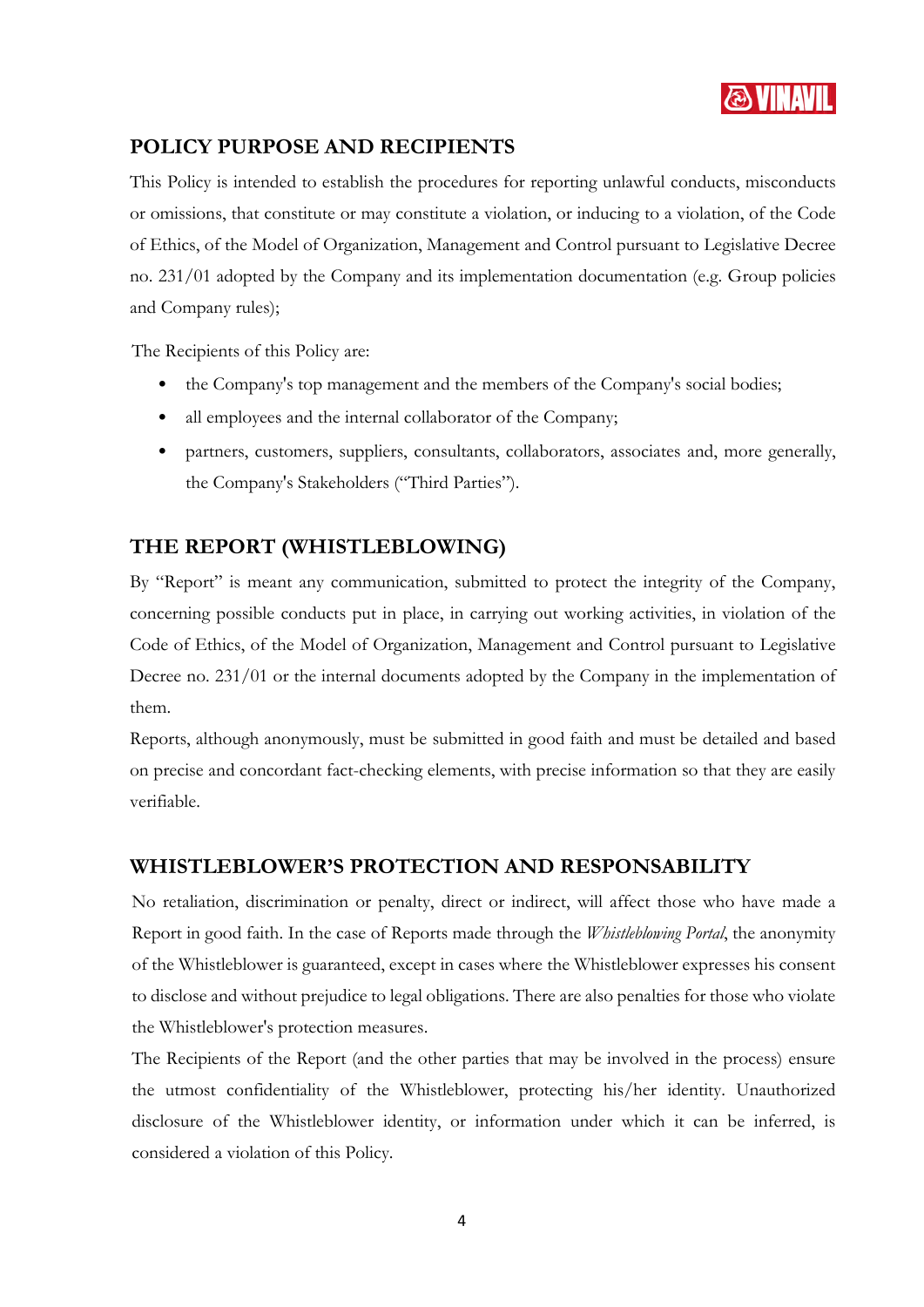

There are penalties against the Whistleblower, whenever possible, in case of Reports made with willful intent or gross negligence that are false, baseless, with defamatory content or otherwise made for the sole purpose of harming the Company, the Reported or the ones affected by the Report. The Company may also take proper legal actions.

#### <span id="page-4-0"></span>**THE REPORTED'S RIGHTS**

During the investigation and the verification of potential non-compliance, individuals who are the subject of the Reports may be involved or notified of this activity, but under no circumstances a procedure will be initiated solely based on the Report, in the absence of concrete evidence on its content. This could possibly be done on the basis of other evidence found and established from the Report itself.

#### <span id="page-4-1"></span>**WAYS OF SENDING REPORTS**

Reports can be sent:

- through the electronic mailbox dedicated to the Supervisory Body [odv@vinavil.it;](mailto:odv@vinavil.it)
- in printed form, by ordinary mail to the Supervisory Body at the Company address;
- using the online Whistleblowing Portal made available by the Company, which provides a guided information for the Whistleblower; the Whistleblowing Portal can be reached at [https://segnalazioni.mapei.eu.](https://segnalazioni.mapei.eu/)

It should be noted that the paper form, by regular mail, and the Whistleblowing Portal are the best ways aimed at fully guaranteeing the possible anonymity of the Whistleblower.

The Access to the Whistleblowing Portal is in fact subject to the "no-log" policy in order to prevent the identification of the Whistleblower who wishes to remain anonymous: this means that the company's computer systems are not able to identify the access point (IP address) even if you are logged in from a computer connected to your corporate network.

For each Report submitted, the Portal assigns a unique identification code that allows each Whistleblower to check its progress, anonymously. Similarly, if a Report is not adequately detailed, the Recipients (identified in the next paragraph) have the right to request the Whistleblower, using the Portal and always through that code, further details of what is reported.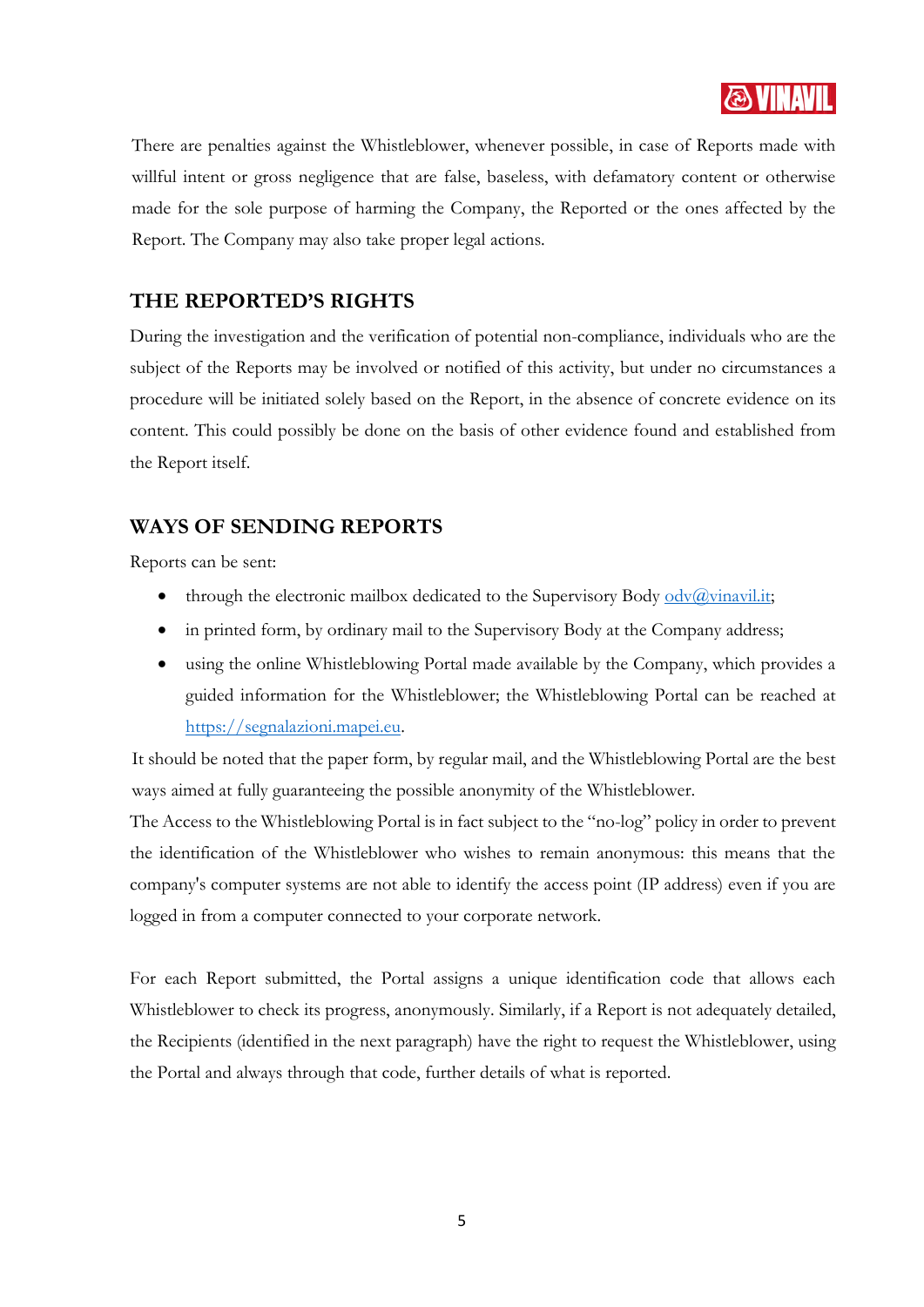

#### <span id="page-5-0"></span>**REPORT RECIPIENTS**

Reports made by e-mail or in paper form are directly received by the Company's Supervisory Body. Reports made through the Whistleblowing Portal are received by the Head of Corporate Internal Audit of the Mapei Group and the Company's Supervisory Body ("Recipients").

The Recipients of the Report handle the latter in accordance with confidentiality principles set out in this Policy and verify its validity in accordance with its content.

#### <span id="page-5-1"></span>**MANAGEMENT OF REPORTS**

The verification of the validity of the Reports will be carried out according to the following procedure.

#### <span id="page-5-2"></span>**Preliminary check of the Report**

Corporate Internal Audit, in accordance with the Company's Supervisory Body, proceeds to check beforehand the presence of data and information useful to allow an initial evaluation of it and that the Report falls within the scope of the present Policy.

At this stage, for specific aspects of the Report or if deemed necessary, the support of other Corporate Functions (or Group Functions) or external consultants may be required in order to assess, on the basis of data and information received, the presence of appropriate conditions to proceed with the investigation phase, in accordance with the principle of absence of conflicts of interest.

The Whistleblower can be contacted by the Recipients, possibly also through the Portal, for the request of further information that might be necessary.

In case of absence of sufficiently detailed evidences or in case the facts mentioned in the Report fall outside the scope of this Policy, Corporate Internal Audit, in accordance with the Supervisory Body, proceeds with the dismissal and provides appropriate information to the Whistleblower.

These Reports, if necessary, will be forwarded by competence to other Corporate Functions by Corporate Internal Audit for analysis.

In the event that the Report does not fall within the perimeter outlined by art. 6 paragraph 2 bis lett. A) of Legislative Decree no. 231/01 (i.e. among the so-called "231 offences") but can be traced back to the perimeter of the Code of Ethics, the Report will be forwarded directly by Corporate Internal Audit to the Corporate Functions (or Group Functions) that is deemed to be competent (e.g. Corporate HR Department); the latters will manage the Report and subsequently provide the Supervisory Body with the results.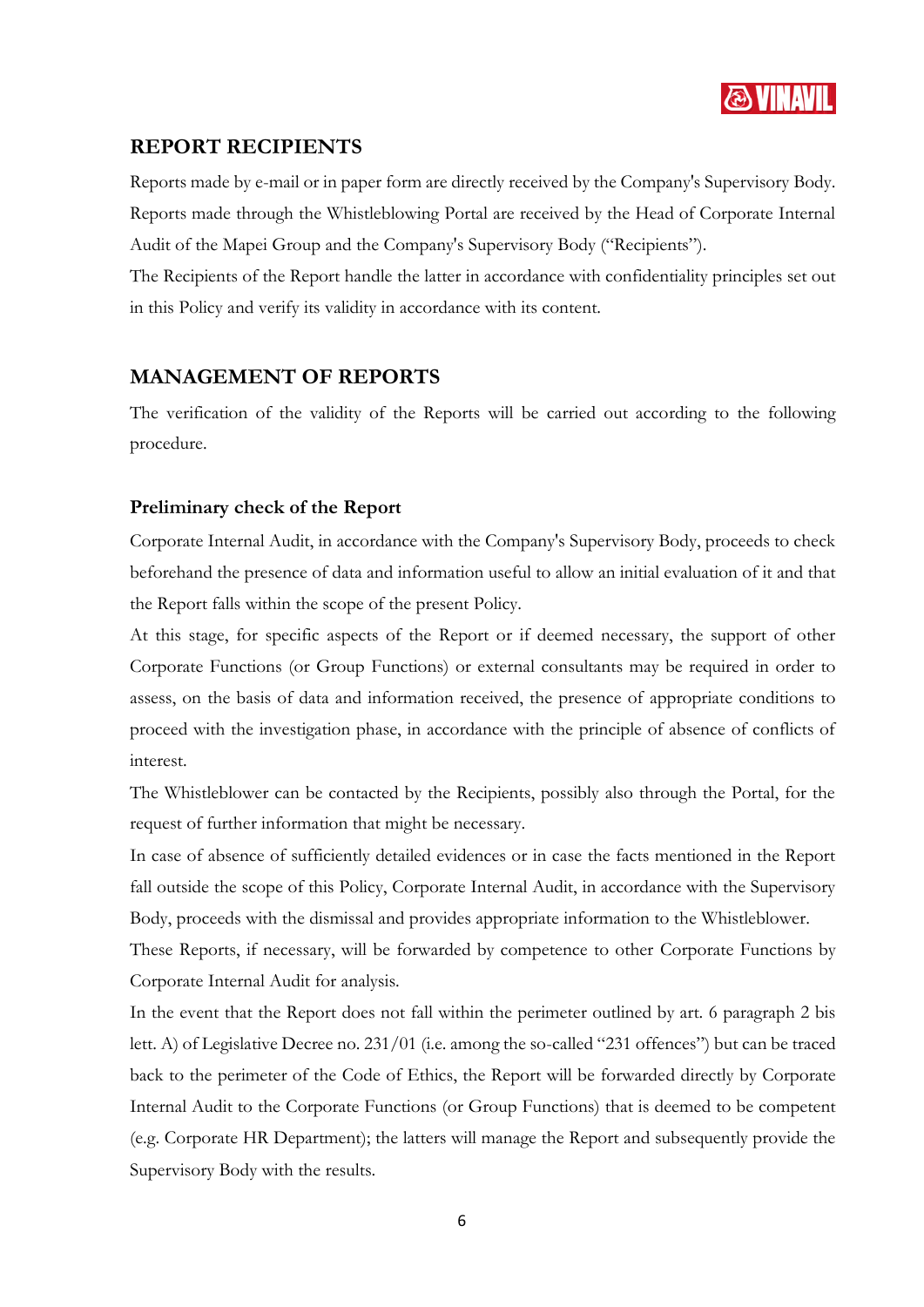

In the event any useful and sufficient elements emerge or are inferred to address the Report to the perimeter outlined by art. 6 paragraph 2 bis lett. A) of Legislative Decree no. 231/01, the next phase of the investigation will be initiated.

#### <span id="page-6-0"></span>**Investigation**

Corporate Internal Audit, in accordance with the Supervisory Body:

- it may initiate specific analyses, possibly through audit activities, also involving the Corporate Functions affected by the Report or, if necessary, by using the support of external consultants or other Corporate or Group Functions;
- it ensures that the investigation is accurate, that it has a reasonable duration and that it respects the anonymity and/or confidentiality of the Whistleblower and the people involved, including the subject that may have been reported.

At the end of the investigation, Corporate Internal Audit prepares a summary report of the investigations carried out, providing evidence of what emerged and the relevant recommendations, sharing it with the Supervisory Body; if the latter detects a misconduct relevant under Legislative Decree no. 231/01 (as required by Article 6 of the 2 bis lett. A), the Supervisory Body proceeds to share the findings with the Company's management and the relevant Corporate or Group Functions, in order to define any action plans to be implemented and the actions to be taken to safeguard the Company.

Alternatively, if after the analyses the Supervisory Body finds that there are no sufficiently detailed elements or, in any case, the Report is unfounded under art. 6 paragraph 2 bis lett. A) Legislative Decree no. 231/01, it will be filed, together with its reasons, by Corporate Internal Audit and in accordance with the Supervisory Body.

The Company may take the most appropriate disciplinary and/or legal measures to protect its rights, assets and image, against the employee who has committed or has been involved in unlawful conduct; any disciplinary measures will be taken in accordance with the Corporate HR Department and in accordance with the relevant CCNL (Collective National Labor Contract).

Corporate Internal Audit, upon request of the Supervisory Body, may provide for follow-up interventions to verify the actual resolution of the issues or the status of the pertaining action plan.